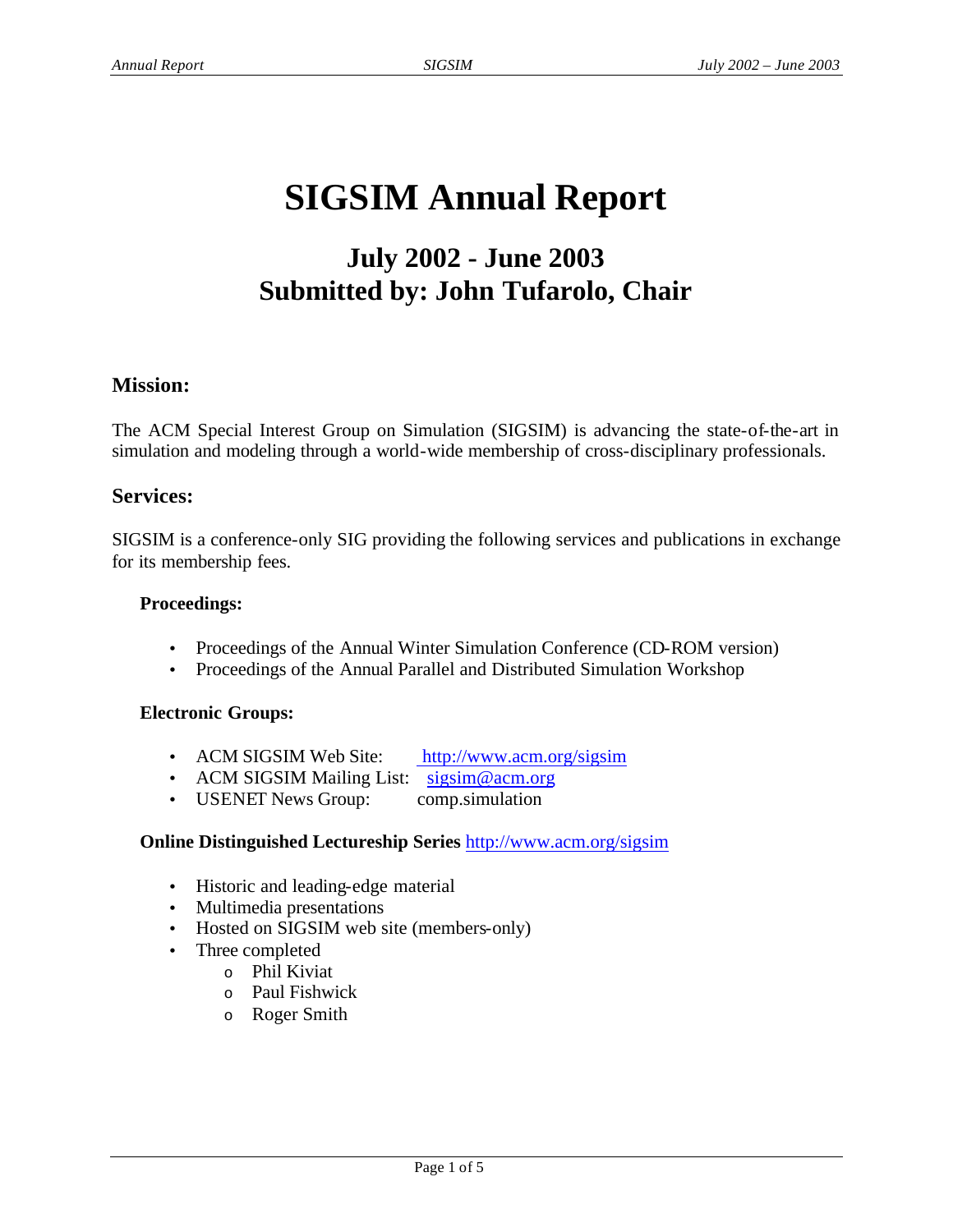#### **ACM Digital Library Content Access:**

- SIGSIM members are granted full access to the SIGSIM-sponsored portions of the ACM digital library, including full-text access to all or portions of the following:
	- − ACM SIGSIM NEWSLETTER
		- o Simulation and Modeling
	- − PROCEEDING SERIES
		- o ANSS: Annual Simulation Symposium
		- o MSWiM: International Workshop on Modeling Analysis and Simulation of Wireless and Mobile Systems
		- o PADS: Workshop on Parallel and Distributed Simulation
		- o SCN: Simulation of Computer Networks
		- o SIGMETRICS: Joint International Conference on Measurement and Modeling of Computer Systems
		- o WSC: Winter Simulation Conference

# **Conferences:**

#### **SIGSIM co-sponsors the following two conferences.**

Topic: Winter Simulation Conference Quality: The premiere discrete event simulation conference in the world

Attendance:  $\approx 600$  (Dec 2002)

Topic: Parallel and Distributed Simulation Workshop (part of FCRC Multi-Conference) Quality: The number one parallel simulation workshop in the world Attendance:  $\approx$  50 (May 2003)

# **SIGSIM Membership:**

At the end (June) of FY '03 SIGSIM had 449 total members in the following categories:

| Professional | 373 |
|--------------|-----|
| Student      | 60  |
| Affiliate    | 14  |
| Inst         | 2   |
| <b>TOTAL</b> | 449 |
| Subscribers  | 13  |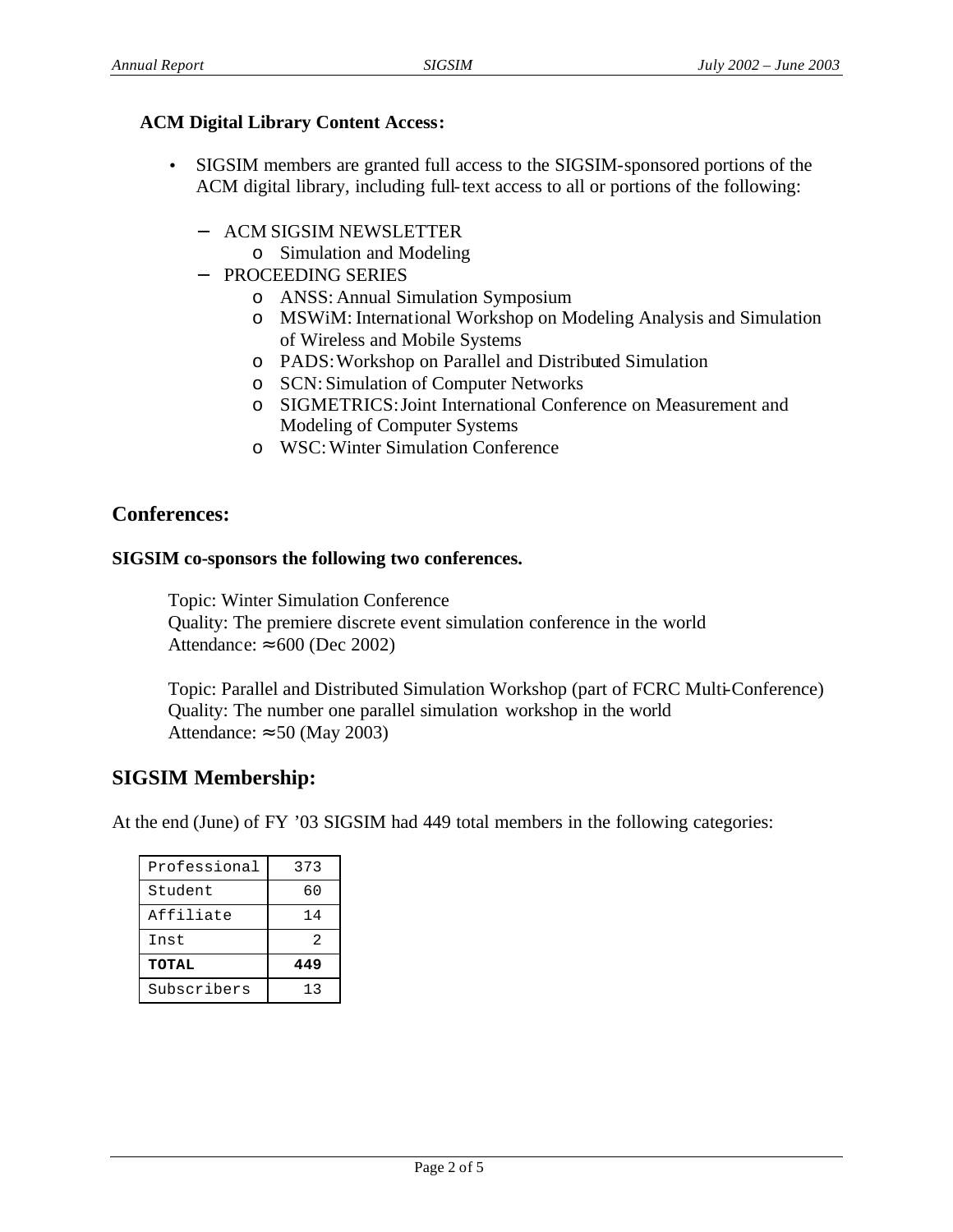

SIGSIM's membership history roughly tracks with the general trend of all ACM SIGs.

**Figure 1: SIGSIM Membership numbers appear to be reaching steady-state**



**Figure 2: SIGSIM Membership numbers follow the general trend for all SIGs**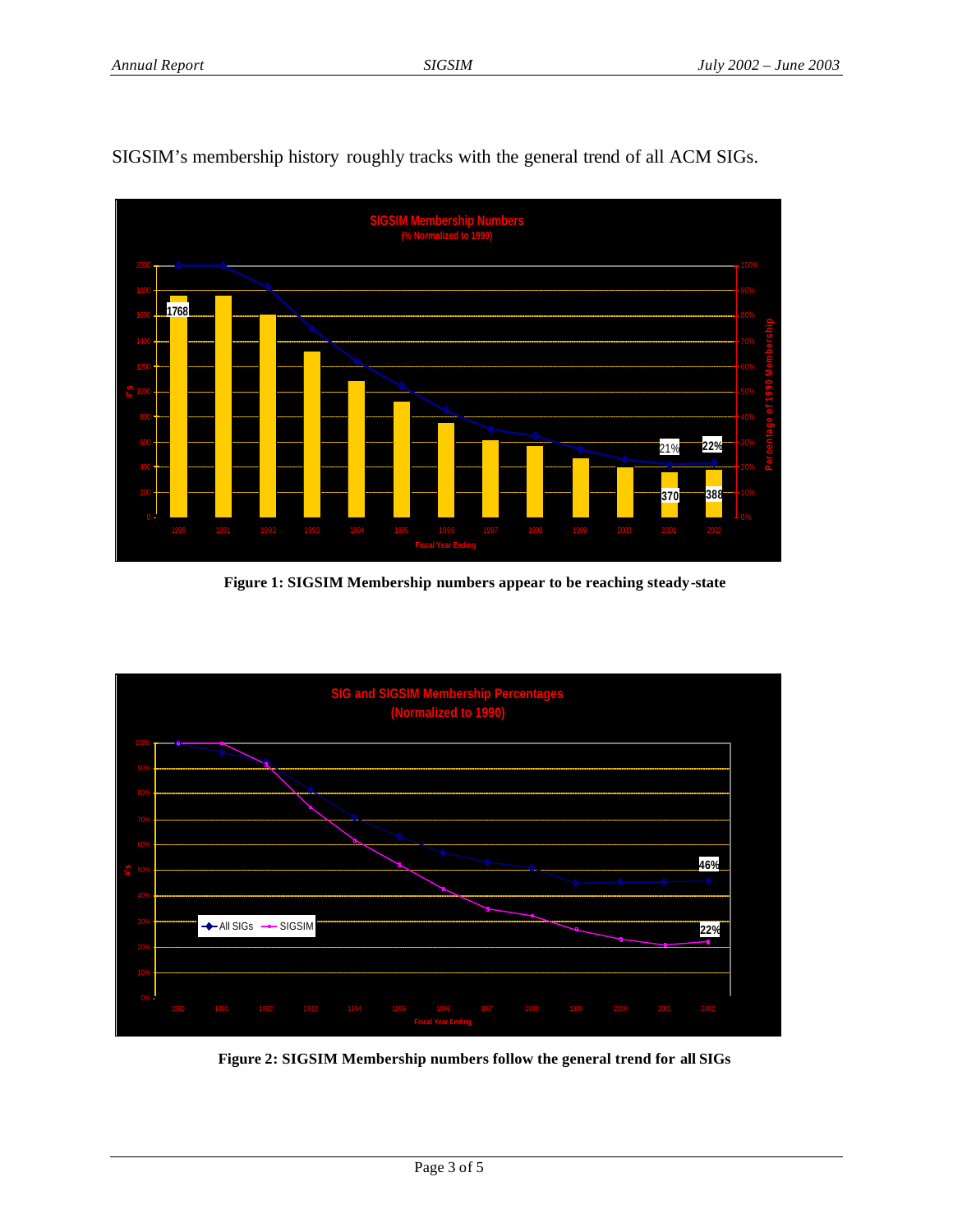# **Management:**

The last SIGSIM election was held in 1999. With the transition to a conference-only SIG, elections are no longer held. Chair positions are selected by the current chair, and other positions are appointed by the selected chair.

Beginning July 2003, the following are the current SIGSIM officers:

| Chair:               | John Tufarolo, chair_SIGSIM@acm.org                        |
|----------------------|------------------------------------------------------------|
| Vice-chair:          | Rick McKenzie, vc_SIGSIM@acm.org                           |
| Secretary/Treasurer: | John Tufarolo (acting), treasurer_SIGSIM@acm.org           |
|                      | Information Director: Simon Taylor, infodir_SIGSIM@acm.org |

# **Finances:**

SIGSIM is facing an ever challenging financial situation.

SIGSIM's fund balance has in the past remained very stable. Spring 2001, the ACM SIG Board changed the model used to charge SIGS for a portion of the ACM SIG general operating expenses. As a replacement for a then-existing revenue-based model, the mechanism was changed to an expense-based model, with a minimum \$15K charge per SIG. This change has since its inception, had a significant, negative impact on the SIGSIM fund balance (reduced to \$24K by Feb 2003). Projections based on this rate of expense charges forecast a quick insolvency for SIGIM without a change. This is illustrated in the following chart.